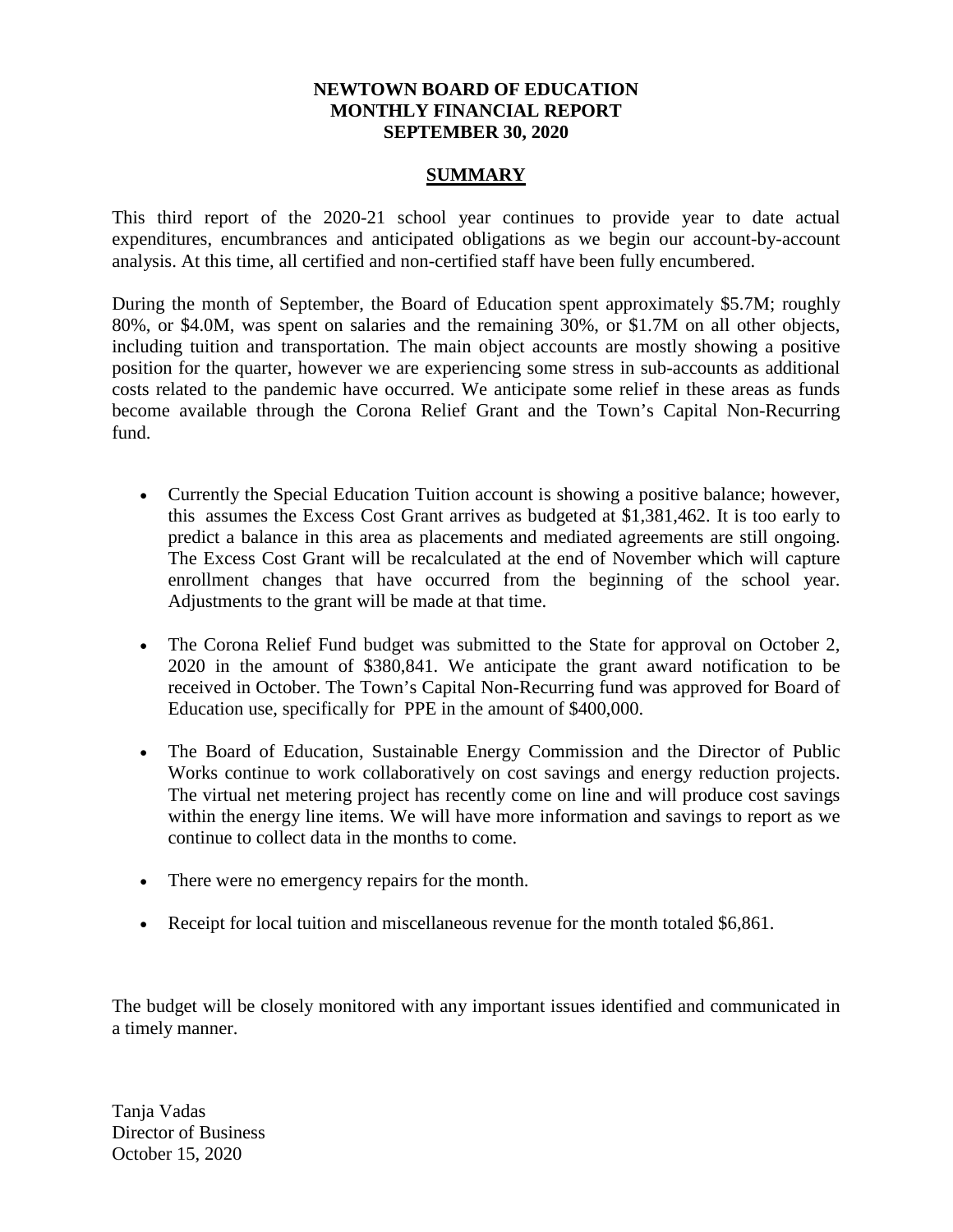### **TERMS AND DEFINITIONS**

The Newtown Board of Education's Monthly Financial Report provides summary financial information in the following areas:

- $\bullet$  Object Code a service or commodity obtained as the result of a specific expenditure defined by eight categories: Salaries, Employee Benefits, Professional Services, Purchased Property Services, Other Purchased Services, Supplies, Property, and Miscellaneous.
- Expense Category further defines the type of expense by Object Code
- Expended 2019-20 unaudited expenditures from the prior fiscal year (for comparison purposes)
- Approved Budget indicates a town approved financial plan used by the school district to achieve its goals and objectives.
- **Current Budget** adjusts the Approved Budget calculating adjustments  $(+)$  or  $-)$  to the identified object codes.
- Year-To-Date Expended indicates the actual amount of cumulative expenditures processed by the school district through the month-end date indicated on the monthly budget summary report.
- Encumbered indicates approved financial obligations of the school district as a result of employee salary contracts, purchasing agreements, purchase orders, or other identified obligations not processed for payment by the date indicated on the monthly budget summary report.
- Balance calculates object code account balances subtracting expenditures and encumbrances from the current budget amount indicating accounts with unobligated balances or shortages.
- Anticipated Obligation is a column which provides a method to forecast expense category fund balances that have not been approved via an encumbrance, but are anticipated to be expended or remain with an account balance to maintain the overall budget funding level. Receivable revenue (i.e., grants) are included in this column which has the effect of netting the expected expenditure.
- Projected Balance calculates the object code balances subtracting the Anticipated Obligations. These balances will move up and down as information is known and or decisions are anticipated or made about current and projected needs of the district.

The monthly budget summary report also provides financial information on the State of Connecticut grant reimbursement programs (Excess Cost and Agency Placement Grants and Magnet Grant Transportation). These reimbursement grants/programs are used to supplement local school district budget programs as follows: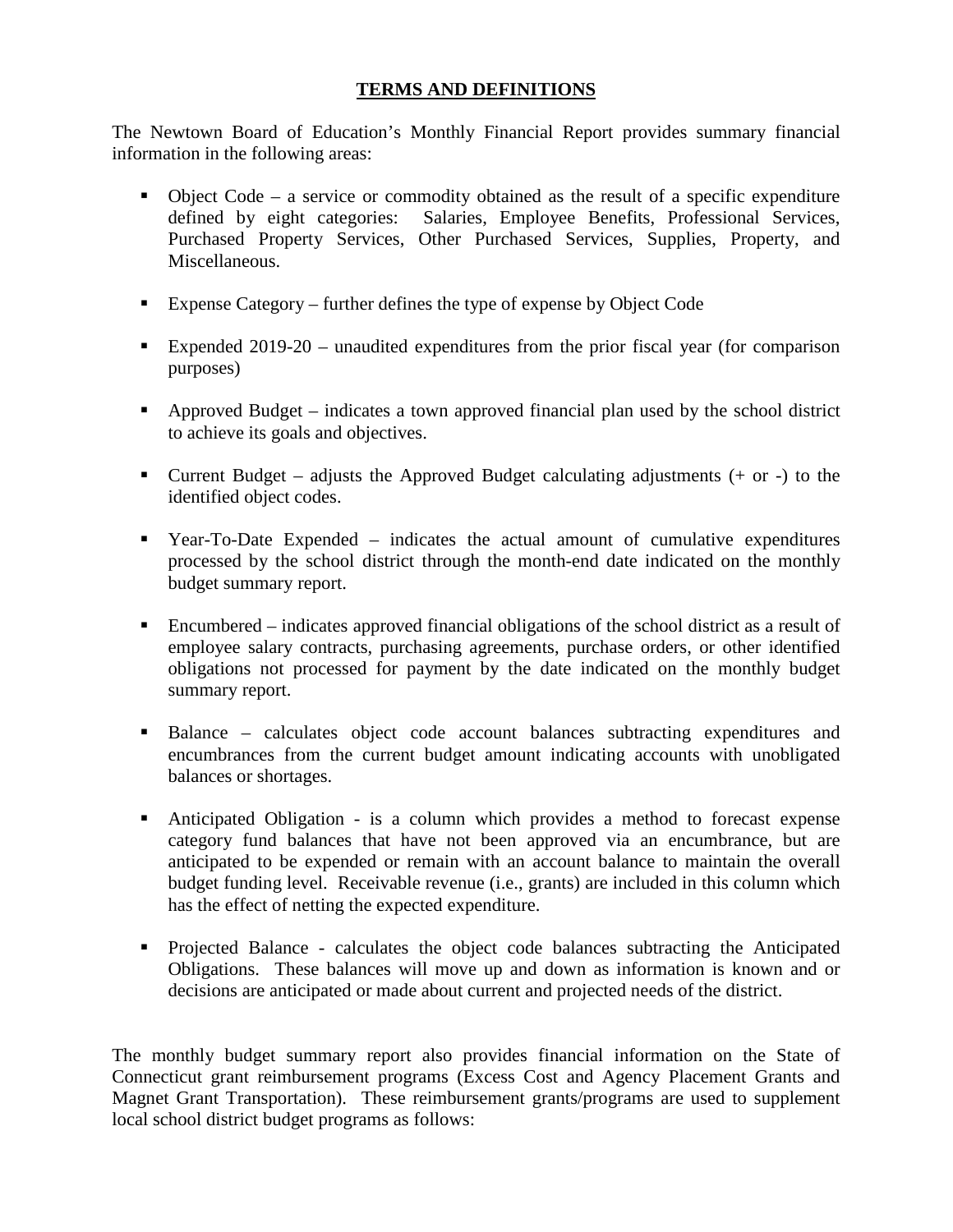Excess Cost Grant – (Current Formula) this State of Connecticut reimbursement grant is used to support local school districts for education costs of identified special education students whose annual education costs exceed local prior year per pupil expenditure by 4 ½. Students placed by the Department of Child and Family Services (DCF) are reimbursed after the school district has met the prior year's per pupil expenditure. School districts report these costs annually in December and March of each fiscal year. State of Connecticut grant calculations are determined by reimbursing eligible costs (60%-100%) based on the SDE grant allocation and all other town submittals.

Magnet Transportation Grant – provides reimbursement of \$1,300 for local students attending approved Magnet school programs. The budgeted grant is \$26,000 for this year.

The last portion of the monthly budget summary reports school generated revenue that are anticipated revenue to the Town of Newtown. Fees and charges include:

- Local Tuition amounts the board receives from non-residents who pay tuition to attend Newtown schools. Primarily from staff members.
- High school fees for parking permits..
- The final revenue is miscellaneous fees, which constitute refunds, rebates, prior year claims, etc.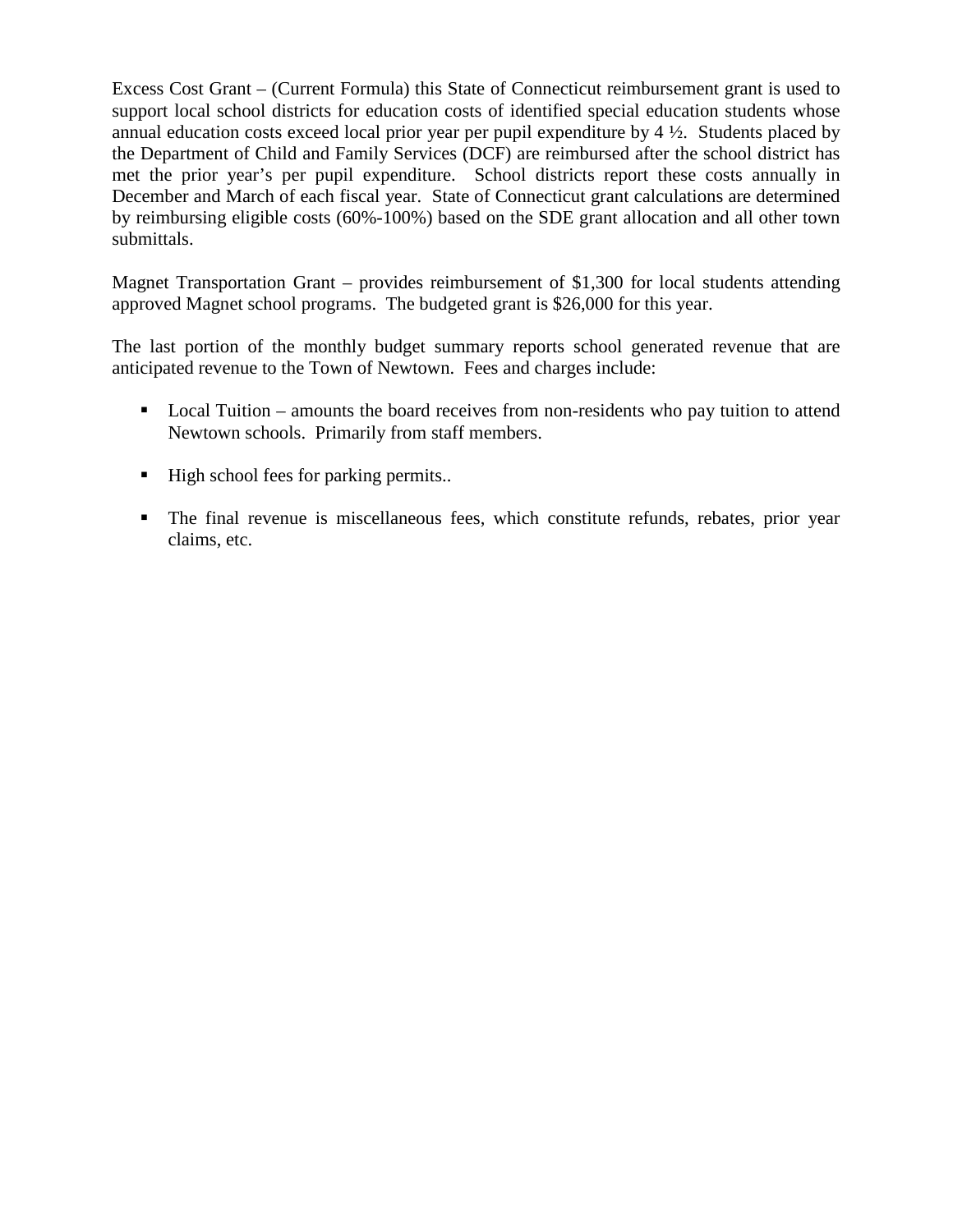|  | FOR THE MONTH ENDING SEPTEMBER 30, 2020 |  |  |
|--|-----------------------------------------|--|--|
|  |                                         |  |  |

| <b>OBJECT</b><br><b>CODE</b> | <b>EXPENSE CATEGORY</b>         |                    | <b>EXPENDED</b><br>2019 - 2020 |        | 2020 - 2021<br><b>APPROVED</b><br><b>BUDGET</b> | <b>CURRENT</b><br><b>BUDGET</b> | <b>YTD</b><br><b>EXPENDITURE</b> |          | <b>ENCUMBER</b> |        | <b>BALANCE</b> | <b>ANTICIPATED</b><br><b>OBLIGATIONS</b> |        | <b>PROJECTED</b><br><b>BALANCE</b> | <b>BALANCE</b><br>% |  |
|------------------------------|---------------------------------|--------------------|--------------------------------|--------|-------------------------------------------------|---------------------------------|----------------------------------|----------|-----------------|--------|----------------|------------------------------------------|--------|------------------------------------|---------------------|--|
|                              | <b>GENERAL FUND BUDGET</b>      |                    |                                |        |                                                 |                                 |                                  |          |                 |        |                |                                          |        |                                    |                     |  |
| 100                          | <b>SALARIES</b>                 | \$.                | 49,586,526 \$                  |        | 51,044,554 \$                                   | 51,044,554 \$                   | 7,069,601                        | -\$      | 42,395,626 \$   |        | 1,579,327 \$   | 1,406,240 \$                             |        | 173,087                            | 99.66%              |  |
| 200                          | <b>EMPLOYEE BENEFITS</b>        | S.                 | 11,113,830 \$                  |        | 11,435,283 \$                                   | 11,435,283 \$                   | 3,384,985 \$                     |          | $6,323,173$ \$  |        | $1,727,125$ \$ | 1,738,408 \$                             |        | (11,283)                           | 100.10%             |  |
| 300                          | PROFESSIONAL SERVICES           | \$                 | 661,182 \$                     |        | 751,382 \$                                      | 751,382 \$                      | 57,863 \$                        |          | $16,021$ \$     |        | 677,498 \$     | 498,023 \$                               |        | 179,476                            | 76.11%              |  |
| 400                          | <b>PURCHASED PROPERTY SERV.</b> | \$                 | 2,304,638 \$                   |        | 1,884,463 \$                                    | 1,884,463 \$                    | 414,417 \$                       |          | 675,617 \$      |        | 794,428 \$     | 397,870 \$                               |        | 396,559                            | 78.96%              |  |
| 500                          | <b>OTHER PURCHASED SERVICES</b> | <sup>S</sup>       | 8,823,709 \$                   |        | 9,314,942 \$                                    | 9,314,942 \$                    | 1,360,752 \$                     |          | 7,196,501 \$    |        | 757,689 \$     | $(453, 457)$ \$                          |        | 1,211,146                          | 87.00%              |  |
| 600                          | <b>SUPPLIES</b>                 | \$                 | 3,347,617 \$                   |        | 3,498,335 \$                                    | 3,498,335 \$                    | 911,627 \$                       |          | 381,406 \$      |        | 2,205,302 \$   | 1,222,500 \$                             |        | 982,802                            | 71.91%              |  |
| 700                          | <b>PROPERTY</b>                 | $\mathbf{\hat{S}}$ | 832,708 \$                     |        | 549,402 \$                                      | 549,402 \$                      | 79,253 \$                        |          | 743,880 \$      |        | $(273,731)$ \$ | 26,461 \$                                |        | (300, 192)                         | 154.64%             |  |
| 800                          | <b>MISCELLANEOUS</b>            | \$                 | 66,090 \$                      |        | 73,415 \$                                       | 73,415 \$                       | $47,164$ \$                      |          | $1,474$ \$      |        | 24,777 \$      |                                          | $-$ \$ | 24,777                             | 66.25%              |  |
| 910                          | <b>SPECIAL ED CONTINGENCY</b>   | \$                 |                                | $-$ \$ | $100,000$ \$                                    | $100,000$ \$                    |                                  | $-$ \$   |                 | $-$ \$ | $100,000$ \$   |                                          | $-$ \$ | 100,000                            | 0.00%               |  |
|                              | TOTAL GENERAL FUND BUDGET       | \$                 | 76,736,300 \$                  |        | 78,651,776 \$                                   | 78,651,776 \$                   | 13,325,662 \$                    |          | 57,733,697 \$   |        | 7,592,416 \$   | 4,836,045 \$                             |        | 2,756,372                          | 96.50%              |  |
| 900                          | <b>TRANSFER NON-LAPSING</b>     | \$                 | 1,368,110                      |        |                                                 |                                 |                                  |          |                 |        |                |                                          |        |                                    |                     |  |
|                              | <b>GRAND TOTAL</b>              | S.                 | 78.104.410 \$                  |        | 78.651.776 \$                                   | 78,651,776 \$                   | 13,325,662                       | <b>S</b> | 57,733,697      | - \$   | 7,592,416 \$   | 4,836,045 \$                             |        | 2,756,372                          | 96.50%              |  |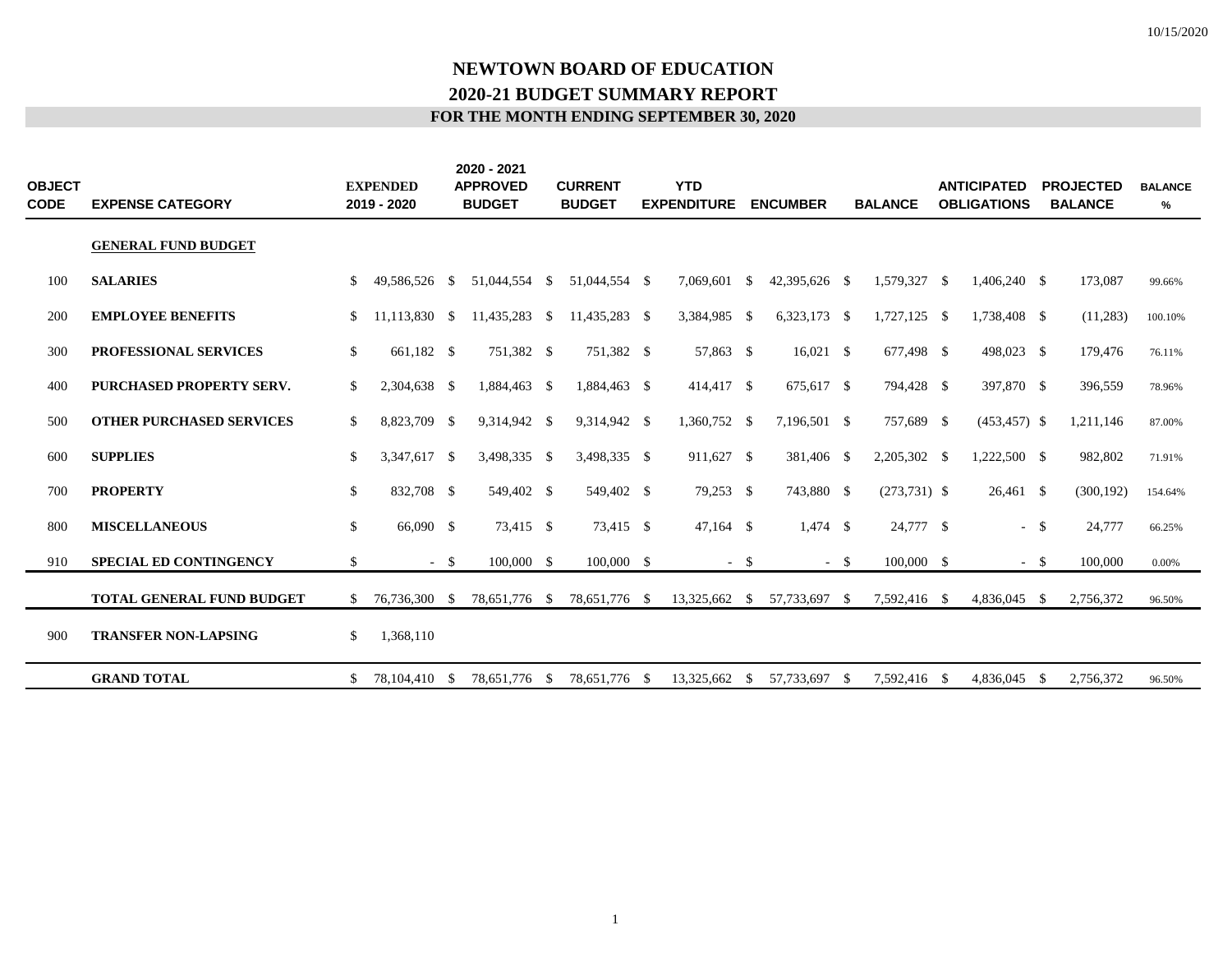| <b>OBJECT</b><br><b>CODE</b> | <b>EXPENSE CATEGORY</b>                    |               | <b>EXPENDED</b><br>2019 - 2020 | 2020 - 2021<br><b>APPROVED</b><br><b>BUDGET</b> | <b>CURRENT</b><br><b>BUDGET</b> | <b>YTD</b><br><b>EXPENDITURE</b> |      | <b>ENCUMBER</b> |     | <b>BALANCE</b>  |               | <b>ANTICIPATED</b><br><b>OBLIGATIONS</b> |               | <b>PROJECTED</b><br><b>BALANCE</b> | <b>BALANCE</b><br>% |
|------------------------------|--------------------------------------------|---------------|--------------------------------|-------------------------------------------------|---------------------------------|----------------------------------|------|-----------------|-----|-----------------|---------------|------------------------------------------|---------------|------------------------------------|---------------------|
| 100                          | <b>SALARIES</b>                            |               |                                |                                                 |                                 |                                  |      |                 |     |                 |               |                                          |               |                                    |                     |
|                              | <b>Administrative Salaries</b>             | S.            | 4.163.820 \$                   | 4,160,309 \$                                    | $4,160,309$ \$                  | 988,127 \$                       |      | 3,179,552 \$    |     | $(7,370)$ \$    |               |                                          | \$            | (7,370)                            | 100.18%             |
|                              | Teachers & Specialists Salaries            | -S            | 31,619,798 \$                  | 32,219,745 \$                                   | 32,219,745 \$                   | 3,828,927                        | - \$ | 28,858,243 \$   |     | $(467, 425)$ \$ |               | 15,000 \$                                |               | (482, 425)                         | 101.50%             |
|                              | Early Retirement                           |               | 32,000 \$                      | $16,000 \quad$ \$                               | $16,000 \quad$ \$               | $16,000 \quad$ \$                |      | ÷,              | \$  |                 | -S            |                                          | \$            | $\sim$                             | 100.00%             |
|                              | Continuing Ed./Summer School               | S.            | 92,408 \$                      | 93,096 \$                                       | 93,096 \$                       | 33,025 \$                        |      | 36,881 \$       |     | 23,190 \$       |               | 3,750 \$                                 |               | 19,440                             | 79.12%              |
|                              | Homebound & Tutors Salaries                | \$            | 88,213 \$                      | 185,336 \$                                      | 185,336 \$                      | 4,839 \$                         |      | $22,515$ \$     |     | 157,983 \$      |               | 153,000 \$                               |               | 4,983                              | 97.31%              |
|                              | <b>Certified Substitutes</b>               | \$            | 548,648 \$                     | 698,193 \$                                      | 698,193 \$                      | 77,261 \$                        |      | 352,995 \$      |     | 267,937 \$      |               | 266,000 \$                               |               | 1,937                              | 99.72%              |
|                              | Coaching/Activities                        | \$            | 643,256 \$                     | 656,571 \$                                      | 656,571 \$                      | 2,988 \$                         |      | ä,              | -\$ | 653,583 \$      |               | 653,583 \$                               |               | $\sim$                             | 100.00%             |
|                              | Staff & Program Development                | \$            | 173,319 \$                     | 143,517 \$                                      | 143,517 \$                      | 66,568 \$                        |      | 31,489 \$       |     | 45,460 \$       |               | $\sim$                                   | $\mathbb{S}$  | 45,460                             | 68.32%              |
|                              | <b>CERTIFIED SALARIES</b>                  | \$            | 37,361,462 \$                  | 38,172,767 \$                                   | 38,172,767 \$                   | 5,017,735 \$                     |      | 32,481,675 \$   |     | 673,357 \$      |               | 1,091,333 \$                             |               | (417, 976)                         | 101.09%             |
|                              | Supervisors/Technology Salaries            | \$            | 917,739 \$                     | 945,154 \$                                      | 945,154 \$                      | 270,560 \$                       |      | 651,623 \$      |     | 22,971 \$       |               | 15,000 \$                                |               | 7,971                              | 99.16%              |
|                              | Clerical & Secretarial Salaries            | -S            | 2,310,741 \$                   | 2,362,981 \$                                    | 2,362,981 \$                    | 430,210 \$                       |      | 1,751,285 \$    |     | 181,486 \$      |               | 91,288 \$                                |               | 90,198                             | 96.18%              |
|                              | <b>Educational Assistants</b>              | S.            | 2,743,151 \$                   | 2,875,564 \$                                    | 2,875,564 \$                    | 198,377 \$                       |      | 2,258,383 \$    |     | 418,804 \$      |               |                                          | $\mathbb{S}$  | 418,804                            | 85.44%              |
|                              | Nurses & Medical Advisors                  | <sup>\$</sup> | 764,244 \$                     | 801,532 \$                                      | 801,532 \$                      | 113,286 \$                       |      | 752,882 \$      |     | $(64, 636)$ \$  |               | $\sim$                                   | \$            | (64, 636)                          | 108.06%             |
|                              | Custodial & Maint. Salaries                | -S            | 3,144,919 \$                   | 3,263,032 \$                                    | 3,263,032 \$                    | 707,957 \$                       |      | 2,477,164 \$    |     | 77,911 \$       |               |                                          | <sup>\$</sup> | 77,911                             | 97.61%              |
|                              | Non-Certied Salary Adjustments             | \$            | $22,043$ \$                    | 81,607 \$                                       | 81,607 \$                       | $1,255$ \$                       |      | 26,297 \$       |     | 54,055 \$       |               | $\sim$                                   | $\mathbb{S}$  | 54,055                             | 33.76%              |
|                              | Career/Job Salaries                        | \$            | 117,954 \$                     | 183,209 \$                                      | 183,209 \$                      | 20,122 \$                        |      | 176,091 \$      |     | $(13,004)$ \$   |               | $(45,500)$ \$                            |               | 32,496                             | 82.26%              |
|                              | <b>Special Education Svcs Salaries</b>     | \$            | 1,257,724 \$                   | 1,382,103 \$                                    | 1,382,103 \$                    | 131,366 \$                       |      | $1,260,152$ \$  |     | $(35,662)$ \$   |               |                                          | \$            | (35,662)                           | 100.68%             |
|                              | <b>Special Education Svcs Salaries ECG</b> | $\mathcal{S}$ | $(33,039)$ \$                  | $(26,247)$ \$                                   | (26, 247)                       |                                  |      |                 |     |                 | $\mathcal{S}$ | $(26,247)$ \$                            |               | 26,247                             | 100.00%             |
|                              | Attendance & Security Salaries             | \$            | 594,071 \$                     | 621,957 \$                                      | 621,957 \$                      | 68,159 \$                        |      | 556,327 \$      |     | $(2,529)$ \$    |               |                                          | $\mathbf{\$}$ | (2,529)                            | 100.41%             |
|                              | Extra Work - Non-Cert.                     | \$            | 141,823 \$                     | 115,447 \$                                      | 115,447 \$                      | $49,255$ \$                      |      | $3,744$ \$      |     | 62,448 \$       |               | 15,000 \$                                |               | 47,448                             | 58.90%              |
|                              | Custodial & Maint. Overtime                | \$            | 214,479 \$                     | 233,448 \$                                      | 233,448 \$                      | 61,321 \$                        |      | $\sim$          | \$  | 172,127 \$      |               | 240,366 \$                               |               | (68, 239)                          | 129.23%             |
|                              | Civic Activities/Park & Rec.               | \$            | 29,216 \$                      | 32,000 \$                                       | 32,000 \$                       | $\overline{\phantom{a}}$         | \$   | $\sim$          | \$  | 32,000 \$       |               | 25,000 \$                                |               | 7,000                              | 78.13%              |
|                              | NON-CERTIFIED SALARIES                     | \$            | 12,225,064 \$                  | 12,871,787 \$                                   | 12,871,787 \$                   | 2,051,866                        | - \$ | 9,913,951 \$    |     | 905,970 \$      |               | 314,907 \$                               |               | 591,063                            | 95.41%              |
|                              | <b>SUBTOTAL SALARIES</b>                   | \$            | 49,586,526 \$                  | 51,044,554 \$                                   | 51,044,554 \$                   | 7,069,601 \$                     |      | 42,395,626 \$   |     | 1,579,327 \$    |               | $1,406,240$ \$                           |               | 173,087                            | 99.66%              |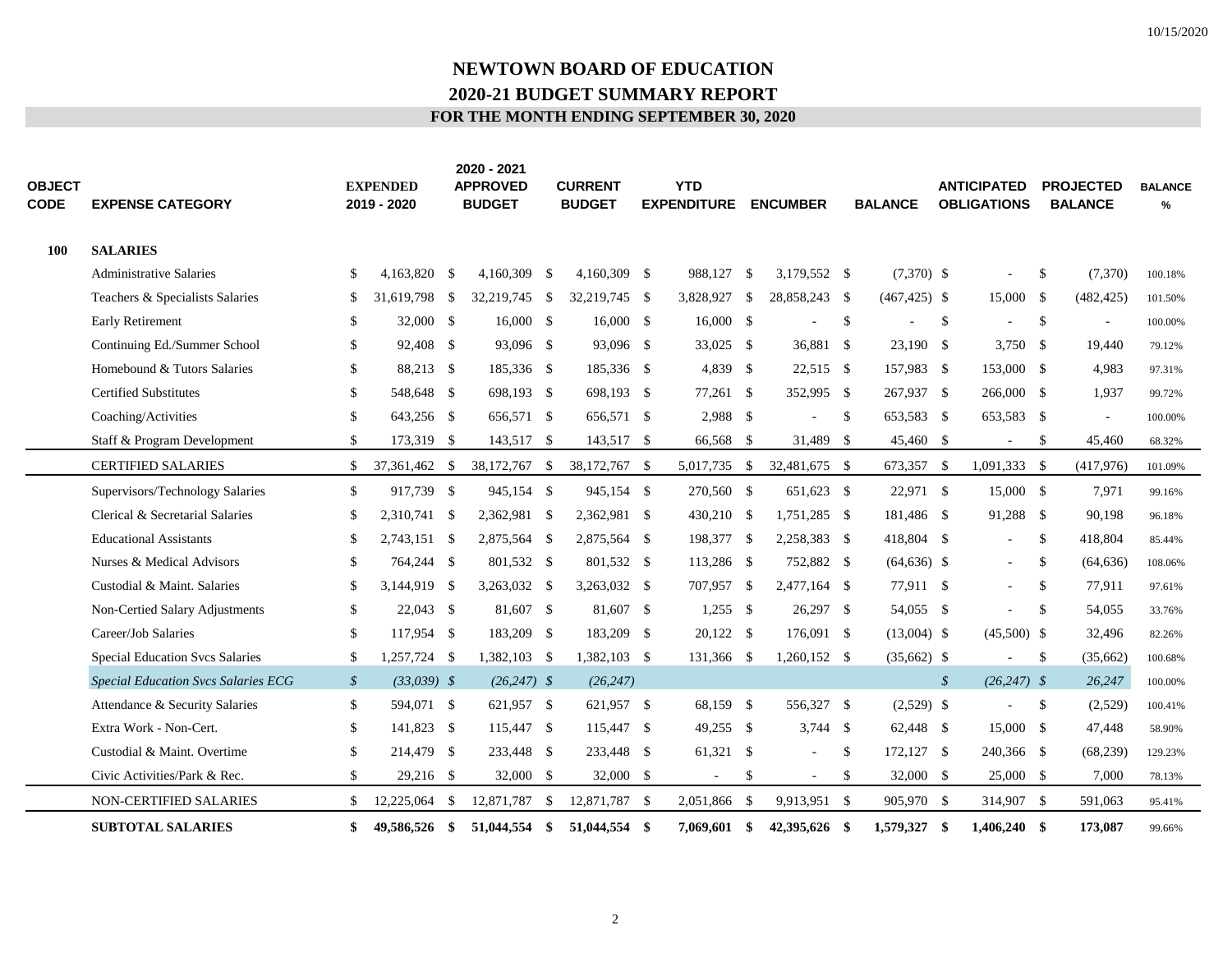| <b>OBJECT</b><br><b>CODE</b> | <b>EXPENSE CATEGORY</b>                        |     | <b>EXPENDED</b><br>2019 - 2020 | 2020 - 2021<br><b>APPROVED</b><br><b>BUDGET</b> |               | <b>CURRENT</b><br><b>BUDGET</b> |    | <b>YTD</b><br><b>EXPENDITURE</b> |     | <b>ENCUMBER</b>          |               | <b>BALANCE</b>           |               | <b>ANTICIPATED</b><br><b>OBLIGATIONS</b> | <b>PROJECTED</b><br><b>BALANCE</b> | <b>BALANCE</b><br>% |
|------------------------------|------------------------------------------------|-----|--------------------------------|-------------------------------------------------|---------------|---------------------------------|----|----------------------------------|-----|--------------------------|---------------|--------------------------|---------------|------------------------------------------|------------------------------------|---------------------|
| <b>200</b>                   | <b>EMPLOYEE BENEFITS</b>                       |     |                                |                                                 |               |                                 |    |                                  |     |                          |               |                          |               |                                          |                                    |                     |
|                              | Medical & Dental Expenses                      | \$  | 8,051,502 \$                   | 8,289,180 \$                                    |               | 8,289,180 \$                    |    | 2,145,918 \$                     |     | $6,110,328$ \$           |               | 32,934 \$                |               | 32,934 \$                                | $\overline{0}$                     | 100.00%             |
|                              | Life Insurance                                 | \$. | 86,352 \$                      | 86,760 \$                                       |               | 86,760 \$                       |    | $21,164$ \$                      |     | ä,                       | <sup>\$</sup> | 65,596 \$                |               | 65,596 \$                                | $\sim$                             | 100.00%             |
|                              | FICA & Medicare                                | -S  | 1,523,329 \$                   | 1,602,597 \$                                    |               | 1,602,597 \$                    |    | 237,174 \$                       |     | $\sim$                   | <sup>\$</sup> | 1,365,423 \$             |               | 1,365,423 \$                             | ÷.                                 | 100.00%             |
|                              | Pensions                                       | S.  | 863,104 \$                     | 913,394 \$                                      |               | 913,394 \$                      |    | 743,286 \$                       |     | 750 \$                   |               | 169,358 \$               |               | 169,358 \$                               | $\sim$                             | 100.00%             |
|                              | Unemployment & Employee Assist.                | \$  | 110,435 \$                     | 82,000 \$                                       |               | 82,000 \$                       |    | 3,283 \$                         |     | ÷.                       | -S            | 78,717 \$                |               | 90,000 \$                                | (11, 283)                          | 113.76%             |
|                              | <b>Workers Compensation</b>                    | \$  | 479,108 \$                     | 461,352 \$                                      |               | 461,352 \$                      |    | 234,160 \$                       |     | 212,095 \$               |               | 15,097 \$                |               | 15,097 \$                                | (0)                                | 100.00%             |
|                              | <b>SUBTOTAL EMPLOYEE BENEFITS</b>              | \$  | $11,113,830$ \$                | 11,435,283 \$                                   |               | 11,435,283 \$                   |    | 3,384,985 \$                     |     | $6,323,173$ \$           |               | $1,727,125$ \$           |               | 1,738,408 \$                             | (11,283)                           | 100.10%             |
| 300                          | PROFESSIONAL SERVICES<br>Professional Services | \$  | 500,341 \$                     | 559,102 \$                                      |               | 559,102 \$                      |    | 39,000 \$                        |     | $9,490$ \$               |               | 510,613 \$               |               | 498,023 \$                               | 12,590                             | 97.75%              |
|                              | Professional Educational Serv.                 | \$. | 160,841 \$                     | 192,280 \$                                      |               | 192,280 \$                      |    | 18,863 \$                        |     | $6,531$ \$               |               | 166,886 \$               |               | $\overline{\phantom{a}}$                 | \$<br>166,886                      | 13.21%              |
|                              | <b>SUBTOTAL PROFESSIONAL SERV.</b>             | \$  | 661,182 \$                     | 751,382 \$                                      |               | 751,382 \$                      |    | 57,863 \$                        |     | $16,021$ \$              |               | 677,498 \$               |               | 498,023 \$                               | 179,476                            | 76.11%              |
| 400                          | <b>PURCHASED PROPERTY SERV.</b>                |     |                                |                                                 |               |                                 |    |                                  |     |                          |               |                          |               |                                          |                                    |                     |
|                              | Buildings & Grounds Services                   | \$  | 716,095 \$                     | 664,859 \$                                      |               | 664,859 \$                      |    | 223,619 \$                       |     | 372,392 \$               |               | 68,847 \$                |               | 110,000 \$                               | (41, 153)                          | 106.19%             |
|                              | Water & Sewer                                  | \$  | 134,403 \$                     | 146,945 \$                                      |               | 146,945 \$                      |    | 14,781 \$                        |     | $\sim$                   | \$            | 132,164 \$               |               | 126,712 \$                               | 5,452                              | 96.29%              |
|                              | Building, Site & Emergency Repairs             | \$  | 503,227 \$                     | 460,850 \$                                      |               | 460,850 \$                      |    | 79,714 \$                        |     | 49,869 \$                |               | 331,267 \$               |               | 7,682 \$                                 | 323,585                            | 29.79%              |
|                              | <b>Equipment Repairs</b>                       | \$  | 283,175 \$                     | 351,506 \$                                      |               | 351,506 \$                      |    | 51,336 \$                        |     | 108,137 \$               |               | 192,033 \$               |               | 83,676 \$                                | 108,357                            | 69.17%              |
|                              | Rentals - Building & Equipment                 | \$  | 268,547 \$                     | 260,303 \$                                      |               | 260,303 \$                      |    | 44,967 \$                        |     | 145,219 \$               |               | 70,117 \$                |               | 69,800 \$                                | 317                                | 99.88%              |
|                              | Building & Site Improvements                   | \$  | 399,191 \$                     |                                                 | <sup>\$</sup> |                                 | -S |                                  | \$  | $\overline{\phantom{a}}$ | \$            | $\overline{\phantom{a}}$ | <sup>\$</sup> | $\overline{\phantom{a}}$                 | \$                                 |                     |
|                              | <b>SUBTOTAL PUR. PROPERTY SERV.</b>            |     | 2.304.638 \$                   | 1,884,463                                       | -\$           | 1,884,463 \$                    |    | 414,417                          | -\$ | 675.617                  | - \$          | 794,428 \$               |               | 397,870 \$                               | 396.559                            | 78.96%              |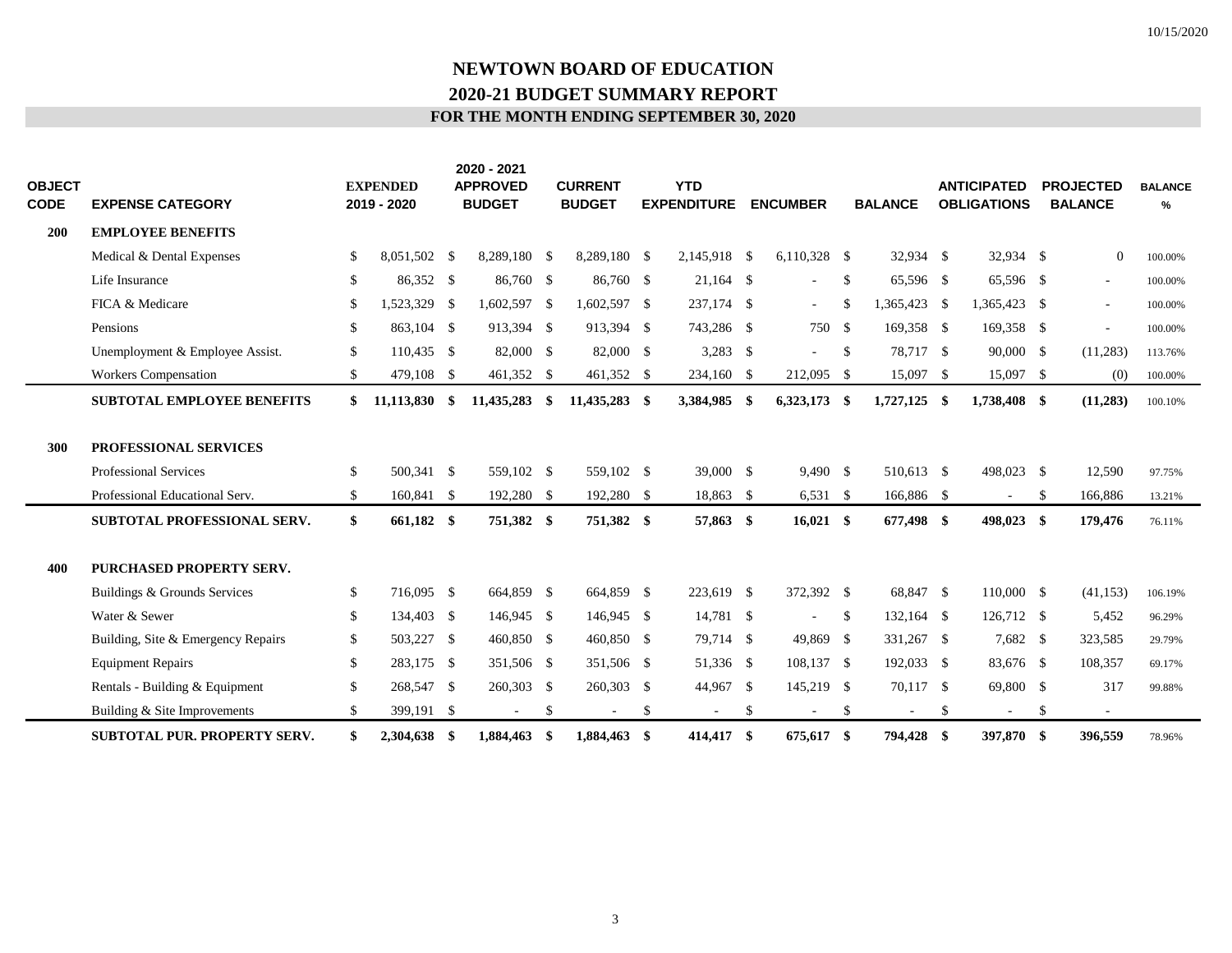| <b>OBJECT</b><br>CODE | <b>EXPENSE CATEGORY</b>                  |                 | <b>EXPENDED</b><br>2019 - 2020 |     | 2020 - 2021<br><b>APPROVED</b><br><b>BUDGET</b> | <b>CURRENT</b><br><b>BUDGET</b> | <b>YTD</b><br><b>EXPENDITURE</b> | <b>ENCUMBER</b>          |               | <b>BALANCE</b>  |               | <b>ANTICIPATED</b><br><b>OBLIGATIONS</b> |                    | <b>PROJECTED</b><br><b>BALANCE</b> | <b>BALANCE</b><br>% |
|-----------------------|------------------------------------------|-----------------|--------------------------------|-----|-------------------------------------------------|---------------------------------|----------------------------------|--------------------------|---------------|-----------------|---------------|------------------------------------------|--------------------|------------------------------------|---------------------|
| 500                   | <b>OTHER PURCHASED SERVICES</b>          |                 |                                |     |                                                 |                                 |                                  |                          |               |                 |               |                                          |                    |                                    |                     |
|                       | <b>Contracted Services</b>               | \$              | 750,419 \$                     |     | 669,215 \$                                      | 669,215 \$                      | 303,923 \$                       | 136,211 \$               |               | 229,081 \$      |               | 177,090 \$                               |                    | 51,991                             | 92.23%              |
|                       | <b>Transportation Services</b>           | S.              | 4,181,267 \$                   |     | 4,859,615 \$                                    | 4,859,615 \$                    | 355,852 \$                       | 3,050,543 \$             |               | 1,050,740 \$    |               | 850,991 \$                               |                    | 199,748                            | 87.61%              |
|                       | <b>Transportation Services - ECG</b>     | $\mathcal{S}$   | $(354,206)$ \$                 |     | $(402, 480)$ \$                                 | (402, 480)                      |                                  |                          |               |                 | $\mathcal{S}$ | $(402, 480)$ \$                          |                    | 402,480                            | 100.00%             |
|                       | Insurance - Property & Liability         | \$              | 378,323 \$                     |     | 378,032 \$                                      | 378,032 \$                      | 220,085 \$                       | 160,013 \$               |               | $(2,066)$ \$    |               |                                          | \$                 | (2,066)                            | 100.55%             |
|                       | Communications                           | S.              | 142,944 \$                     |     | 146,872 \$                                      | 146,872 \$                      | 35,371 \$                        | 76,756 \$                |               | 34,744 \$       |               | 32,587 \$                                |                    | 2,157                              | 98.53%              |
|                       | <b>Printing Services</b>                 | S.              | 24,637 \$                      |     | $31,040$ \$                                     | $31,040$ \$                     | 3,560 \$                         | $\blacksquare$           | -S            | 27,480 \$       |               | 27,480 \$                                |                    | (0)                                | 100.00%             |
|                       | Tuition - Out of District                |                 | 4.900.901 \$                   |     | 4.781.313 \$                                    | 4.781.313 \$                    | 436,473 \$                       | 3.645.675 \$             |               | $(682, 296)$ \$ |               | 202,487 \$                               |                    | (884, 783)                         | 89.61%              |
|                       | Tuition - Out of District ECG            | $\mathcal{S}^-$ | $(1,372,981)$ \$               |     | $(1,381,462)$ \$                                | (1,381,462)                     |                                  |                          |               |                 | $\mathcal{S}$ | $(1,381,462)$ \$                         |                    | 1,381,462                          | 100.00%             |
|                       | Student Travel & Staff Mileage           | \$              | 172,406 \$                     |     | 232,797 \$                                      | 232,797 \$                      | 5,488 \$                         | 127,304 \$               |               | 100,006 \$      |               | 39,850 \$                                |                    | 60,156                             | 74.16%              |
|                       | <b>SUBTOTAL OTHER PURCHASED SERV. \$</b> |                 | 8,823,709 \$                   |     | 9,314,942 \$                                    | 9,314,942 \$                    | 1,360,752 \$                     | 7,196,501 \$             |               | 757,689 \$      |               | $(453, 457)$ \$                          |                    | 1,211,146                          | 87.00%              |
|                       |                                          |                 |                                |     |                                                 |                                 |                                  |                          |               |                 |               |                                          |                    |                                    |                     |
| 600                   | <b>SUPPLIES</b>                          |                 |                                |     |                                                 |                                 |                                  |                          |               |                 |               |                                          |                    |                                    |                     |
|                       | Instructional & Library Supplies         | \$              | 805,612 \$                     |     | 801,275 \$                                      | 801,275 \$                      | 183,558 \$                       | 191,450 \$               |               | $426,268$ \$    |               | 435,477 \$                               |                    | (9,209)                            | 101.15%             |
|                       | Software, Medical & Office Supplies      | \$              | 212,569 \$                     |     | 221,701 \$                                      | 221,701 \$                      | 58,158 \$                        | 49,091 \$                |               | 114,452 \$      |               |                                          | <sup>\$</sup>      | 114,452                            | 48.38%              |
|                       | <b>Plant Supplies</b>                    | \$              | 423,659 \$                     |     | 356,400 \$                                      | 356,400 \$                      | 406,377 \$                       | 80,869 \$                |               | $(130, 846)$ \$ |               | 170,000 \$                               |                    | (300, 846)                         | 184.41%             |
|                       | Electric                                 | S.              | 1,164,615 \$                   |     | 1,228,072 \$                                    | 1,228,072 \$                    | 193,528 \$                       | $\overline{\phantom{a}}$ | -\$           | 1,034,544 \$    |               |                                          | $\mathbb{S}$       | 1,034,544                          | 15.76%              |
|                       | Propane & Natural Gas                    | S.              | 347,253 \$                     |     | 431,350 \$                                      | 431,350 \$                      | $19,247$ \$                      | $\omega$                 | -\$           | $412,103$ \$    |               | 373,102 \$                               |                    | 39,001                             | 90.96%              |
|                       | Fuel Oil                                 | \$              | 76,257 \$                      |     | 63,000 \$                                       | 63,000 \$                       | $\overline{\phantom{a}}$         | \$<br>$\omega$           | \$            | 63,000 \$       |               | 63,000 \$                                |                    | $\sim$                             | 100.00%             |
|                       | Fuel for Vehicles & Equip.               | \$              | 122,159 \$                     |     | 205,031 \$                                      | 205,031 \$                      | 9,110 \$                         | $\blacksquare$           | <sup>\$</sup> | 195,921 \$      |               | 180,921 \$                               |                    | 15,000                             | 92.68%              |
|                       | Textbooks                                | \$              | 195,495 \$                     |     | 191,506 \$                                      | 191,506 \$                      | $41,648$ \$                      | 59,998 \$                |               | 89,860 \$       |               |                                          | \$                 | 89,860                             | 53.08%              |
|                       | <b>SUBTOTAL SUPPLIES</b>                 | \$              | 3,347,617                      | -\$ | 3,498,335 \$                                    | 3,498,335 \$                    | 911,627 \$                       | 381,406 \$               |               | 2,205,302 \$    |               | 1,222,500                                | $\mathbf{\hat{S}}$ | 982,802                            | 71.91%              |